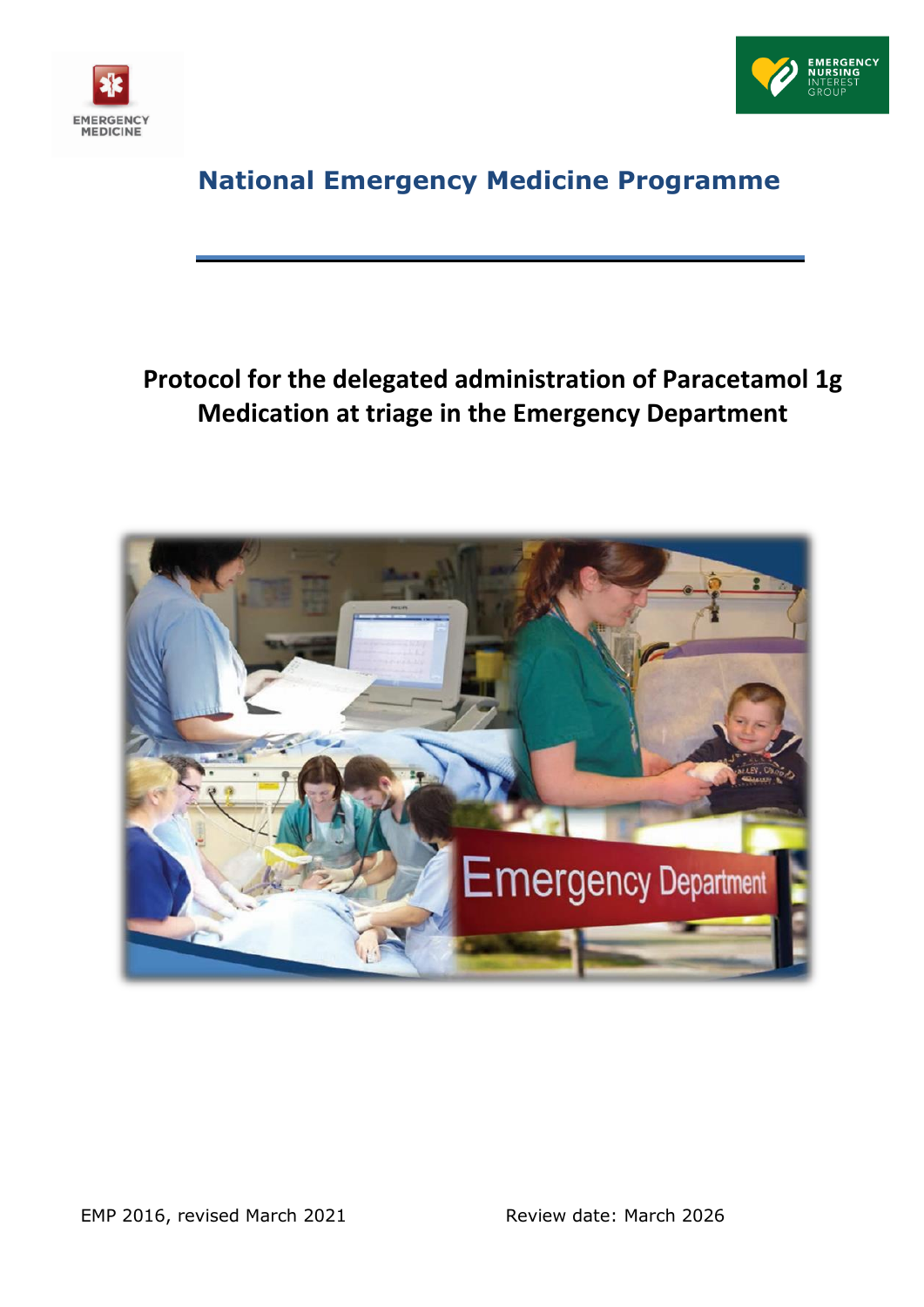# **Table of Contents**

| 3.0 |  |  |  |
|-----|--|--|--|
| 4.0 |  |  |  |
|     |  |  |  |
|     |  |  |  |
|     |  |  |  |
|     |  |  |  |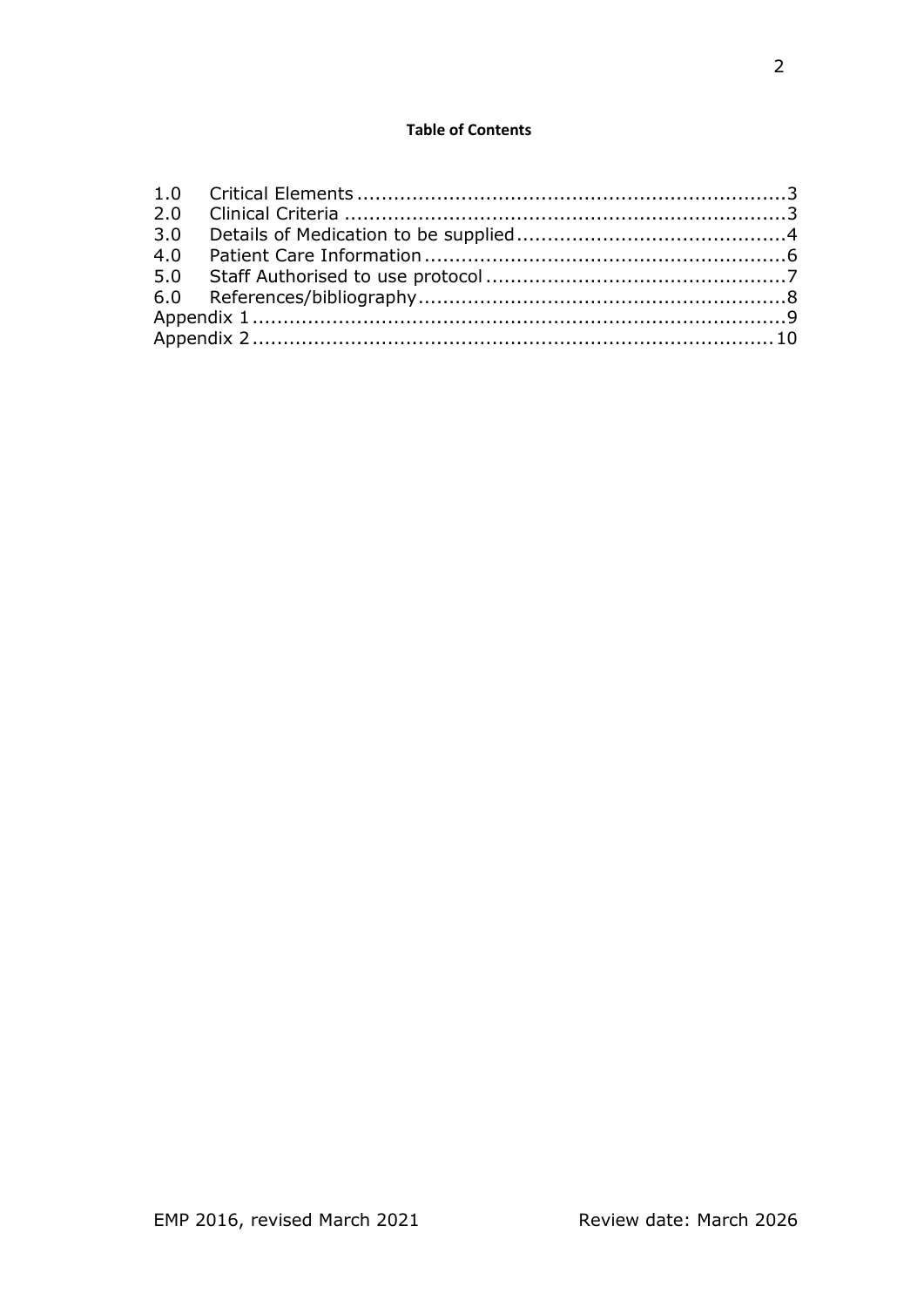## <span id="page-2-0"></span>**1.0 Critical Elements**

- 1.0 **Name of Organisation** :
- 1.1 **Date Protocol Approved**:
- 1.2 **Author (s):**

## **Reviewer (s)**

## 1.3 **Name of Employing Authority** :

# <span id="page-2-1"></span>**2.0 Clinical Criteria**

## 2.1 **Clinical condition for use of protocol:**

2.1.1. Relief of mild to moderate pain in patients presenting with isolated limb injuries

# 2.2 **Relevant intervention and National Guidelines /Evidence Based Practice:**

- Nursing and Midwifery Board of Ireland (NMBI) Guidance for Registered Nurses and Midwives on Medication Administration (2020)
- British National Formulary (most recent edition)
- [www.medicines.ie](http://www.medicines.ie/)
- [https://www.medicines.ie/medicines/list/all/page-1/per-page-](https://www.medicines.ie/medicines/list/all/page-1/per-page-25?query=Paracetamol)[25?query=Paracetamol](https://www.medicines.ie/medicines/list/all/page-1/per-page-25?query=Paracetamol) (accessed 29<sup>th</sup> January 2021)
- [www.imb.ie](http://www.imb.ie/)

## 2.3 **Inclusion criteria for patients**:

 Patients with mild to moderate pain, presenting with an isolated limb injury aged > 16years and more than 50kgs.

## 2.4 **Exclusion criteria for patient users**:

- Aged < 16 years
- Patients less than 50 kgs
- Patient has taken Paracetamol or medication containing Paracetamol (e.g. Ixprim, Solpadol, Kapake, Solpadeine, Tylex) within last 4 hours or has taken 8 tablets within last 24 hours
- Hypersensitivity to Paracetamol or any ingredients of preparation
- History of hepatic or renal impairment

## 2.5 **Action to be taken for those excluded from protocol** :

Any patient who refuses treatment or who fall within the exclusion criteria need to be referred to an Emergency Department Consultant Registrar in duty in the Emergency Department.

# 2.6 **Description of circumstances and referral arrangements when further consultation required**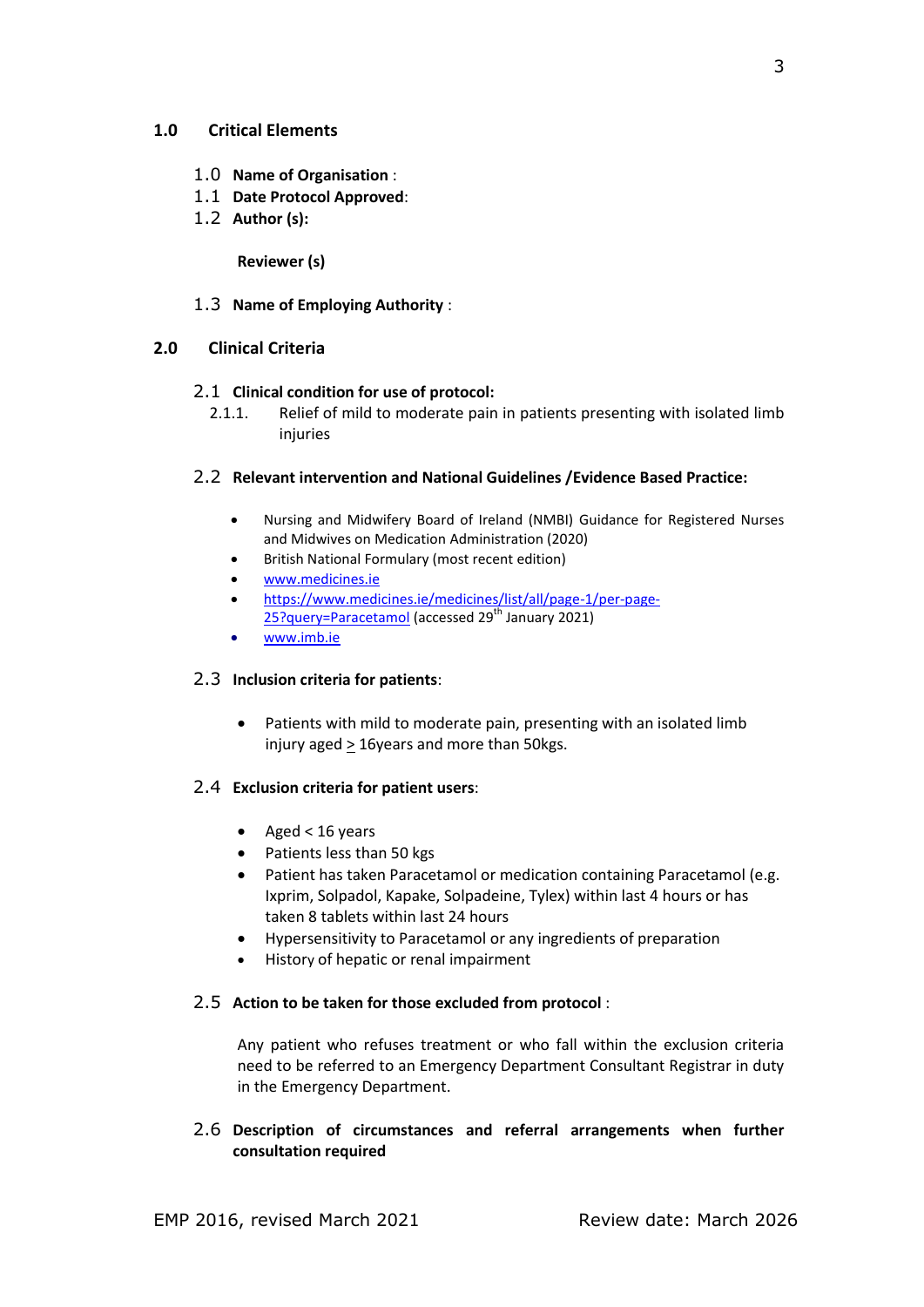Patient within the exclusion criteria and patient excluded because of the drug contraindication/ warning should be referred to Emergency Doctor for analgesia prescription

# 2.7 **Documentation requirement** :

The drug name, dose, route of administration, time, date and name of the signature of the nurse that administered the drug must be entered in the drug section of the Patients Emergency Department Documentation.

| Date | Drug                         | Dose | Route | Time  | Dr  | <b>Nurses</b> | Given     | Time  |
|------|------------------------------|------|-------|-------|-----|---------------|-----------|-------|
|      |                              |      |       |       | Sig | sıg           | b٧        |       |
|      | 12/02/2013   Paracetamol   1 |      | PO    | 14.50 |     | N Kelly       | <b>Α.</b> | 14.50 |
|      |                              | gram |       |       |     |               | Smith     |       |

# <span id="page-3-0"></span>**3.0 Details of Medication to be supplied**

# **3.1 Name of Medication**: Paracetamol 500mgs tablets

## **Recommended Dosage and Route**

1 gram Stat Dose (Single dose only)

- Legal classification: Non-opioid analgesia
- Dosage over 12 years:  $0.5g 1g$  every 4-6 hours
- Route of administration: Oral
- Frequency of administration of dose: single dose only
- Maximum total dosage: 4gms daily in 24 hours

## **3.2 Warnings cautions contradictions:** (SPC, 2010)

## **Contraindications**

Hypersensitivity to Paracetamol or any of the other constituents

## **Warnings /Cautions**

- Caution is advised in the administration of Paracetamol to patients with severe renal or severe hepatic impairment. The hazard of overdose is greater in those with moderate and severe liver disease.
- Do not exceed the stated dose.
- Patients should be advised not to take other Paracetamol-containing products concurrently.
- This product should only be used when clearly necessary.

## **3.3 Potential adverse effects** (SPC, 2010)

## **Side effects are rare:**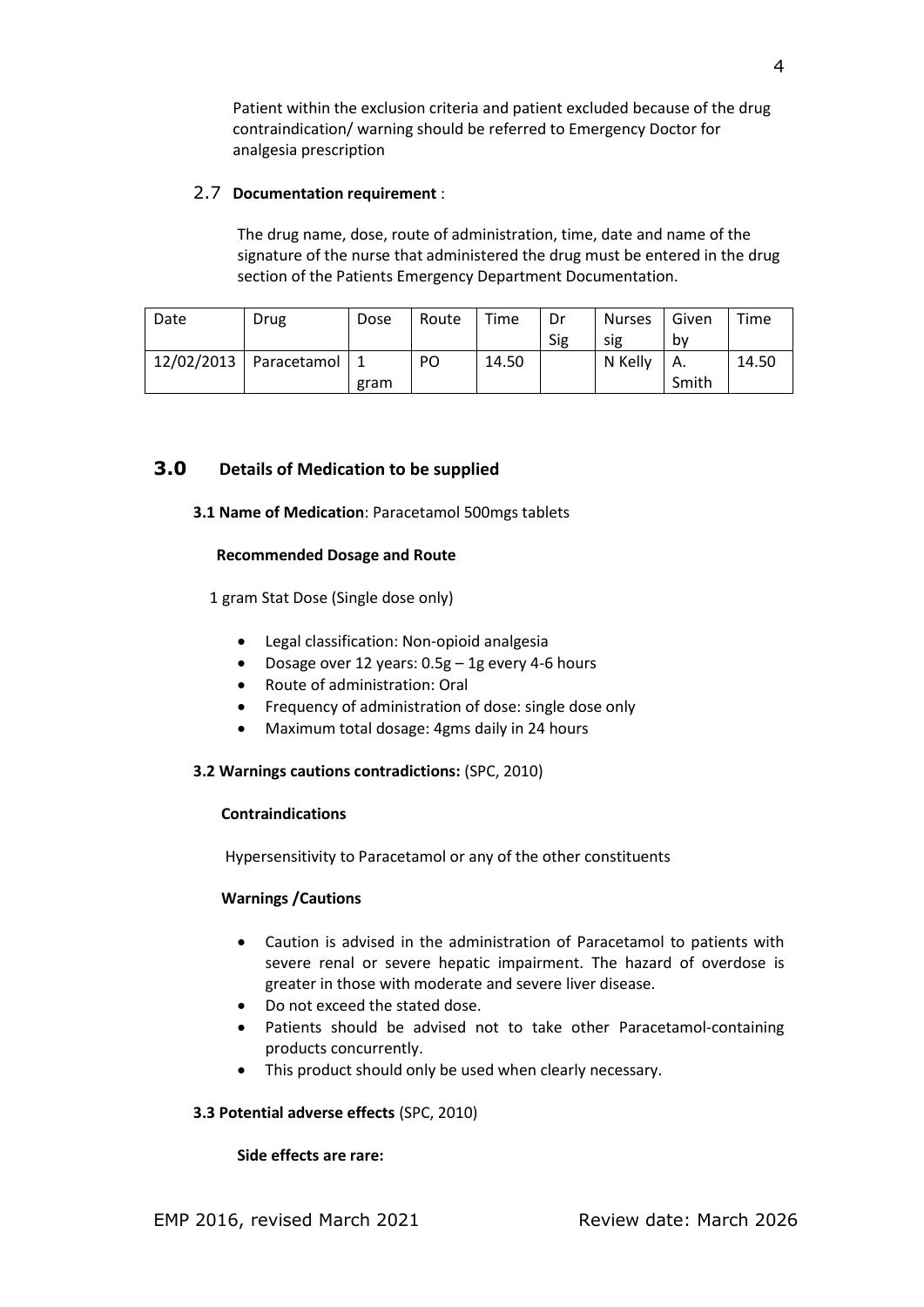There have been rare reports of blood dyscrasias including thrombocytopenia and agranulocytosis but there were not necessarily casually related to Paracetamol.

| <b>Body System</b>                                    | <b>Undesirable Effect</b>                                                                                               | <b>Frequency</b> |
|-------------------------------------------------------|-------------------------------------------------------------------------------------------------------------------------|------------------|
| Paracetamol                                           |                                                                                                                         |                  |
| Blood and lymphatic<br>system disorders               | Thrombocytopaenia                                                                                                       | Very rare        |
| Immune System<br>disorders                            | Anaphylaxis<br>hypersensitivity<br>Cutaneous<br>reactions, , angioedema<br>Johnson<br>and<br><b>Stevens</b><br>syndrome | Very rare        |
| Respiratory, thoracic<br>and mediastinal<br>disorders | Bronchospasm in patients<br>sensitive to aspirin and<br>other NSAIDs                                                    | Very rare        |
| Hepatobiliary disorders                               | Hepatic dysfunction                                                                                                     | Very rare        |

The frequency of adverse events associated with Paracetamol are tabulated below

Over dosage (SPC, 2010)

Immediate medical attention is required in the event of overdose, even if there are no significant early symptoms.

#### **Action In advent of adverse reaction**:

Inform relevant Medical Personnel adverse reaction

- Patient should be reviewed by relevant Medical Practitioner and plan of action documented and carried out.
- Monitor patient closely and record vital signs as necessary.
- Document adverse reaction in patient's notes.
- The patient and/or significant others should be informed of what has happened by relevant Nursing and Medical Personnel.

#### **3.4 Procedure for reporting an adverse drug reactions to the Irish Medicines Board**

All Adverse Drug Reactions to be reported via the IMB websit[e www.imb.ie](http://www.imb.ie/) using the error reporting form**.**

#### **3.5 Procedure for reporting errors near misses**

- Inform relevant Medical Personnel adverse reaction
- Patient should be reviewed by relevant medical practitioner.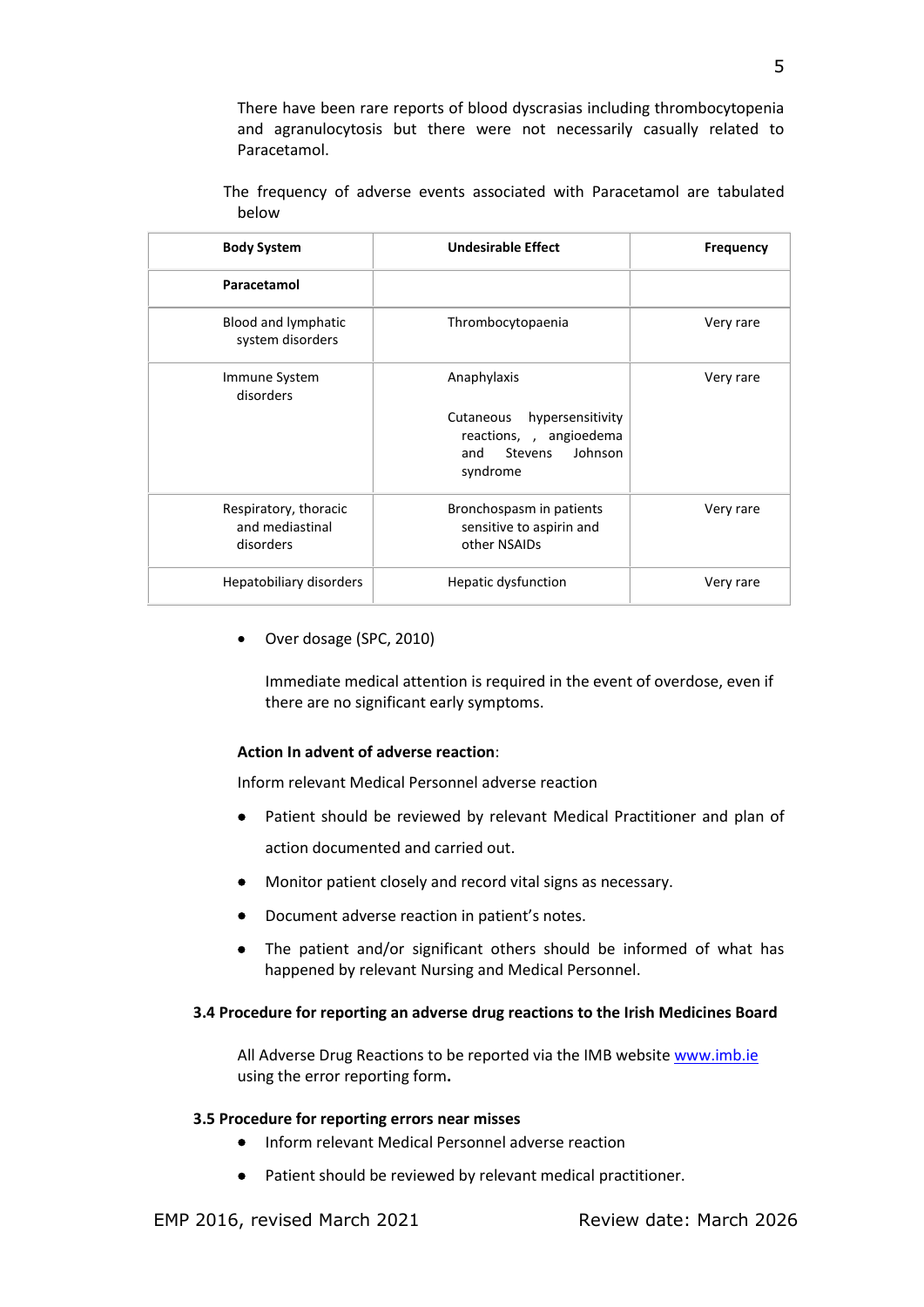- Monitor patient closely and record vital signs as necessary.
- Document adverse reaction in patient's notes.
- The patient and/or significant others should be informed of what has happened by relevant Nursing and Medical Personnel.
- Complete incident form and send to Assistant Director of nursing who will forward to the Quality and Risk Management office.
- The relevant Nursing Administration Manager should be informed of the adverse reaction.

# **3.6 Validation references chart for calculation**

Not required

# **3.7 Storage of medication:**

 Paracetamol 500mgs tablets and Paracetamol Suspension 250mgs / 5 mls are stored in locked medicine cabinet within the Emergency Department.

# **3.8 Resources required:**

 Staff authorised in this protocol to administer Paracetamol are familiar with the availability and location of the resuscitation equipment in the Emergency Department

# **3.9 Audit process**

 Audit will be carried on an annual basis after implementation of this protocol. An action plan will be devised if necessary and a re-audit carried out. Re-audit will then occur on a yearly basis and more frequently if required.

# <span id="page-5-0"></span>**4.0 Patient Care Information**

# **4.1 Advice to be given to patient**

- Explanation given regarding the use of Paracetamol.
- Advice to patient if purchasing Paracetamol regarding not to exceeding the stated dose.
- Patients should be advised not to take other Paracetamol containing products concurrently.
- Advice given if patient has any reaction to attend their GP or the Emergency Department.

# **4.2 Medication Information (information leaflets)**

• Not required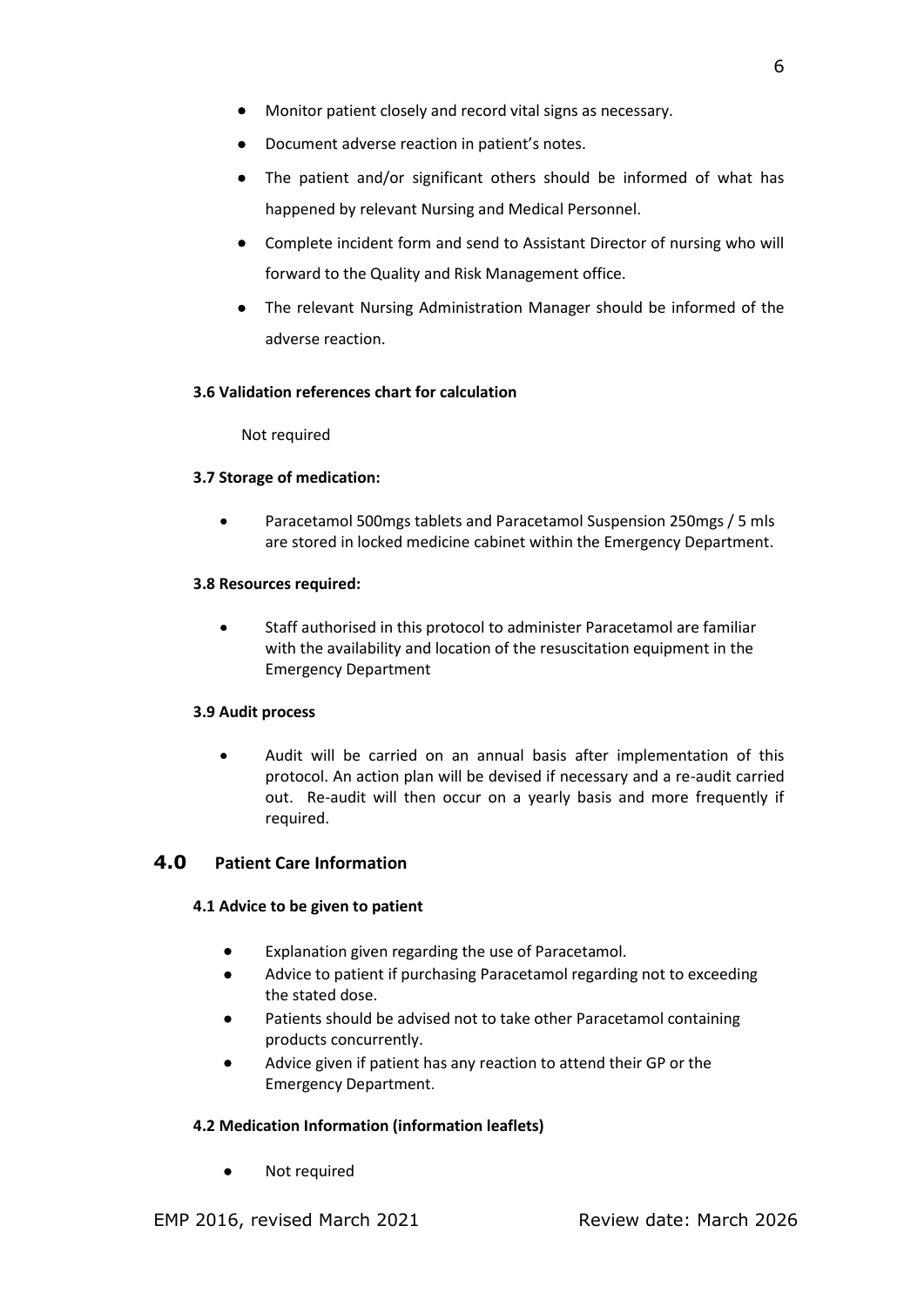## **4.3 Follow up arrangements**

• Refer to medical team for further analgesia.

# <span id="page-6-0"></span>**5.0 Staff Authorised to use protocol**

# **5.1 Name of nurses authorised to use medication protocol**

See Appendix 1 (P10)

# **5.1.1 Professional qualification training experience and competence necessary to use protocol**:

- Registered General Nurse qualified more than 2 years and assigned to the Emergency Department for 6 months before using this protocol
- Completed Manchester Triage Training and deemed competent to work in triage.

# **5.1.2 Requirement for staff for continuing education:**

- Attendance at Basic Life Support every 2 years.
- HSELanD Medications Management
- HSELanD National Anaphylaxis programme for Healthcare

Professionals

## **5.1.3 Competency assessment**

Each nurse is required to be observed on three occasions assessing a patient for suitability for Paracetamol 1g P.O. and the safe administration of same by a Registered Prescriber (Nurse or Doctor).

Competency assessment form can be viewed in Appendix 1 (P9)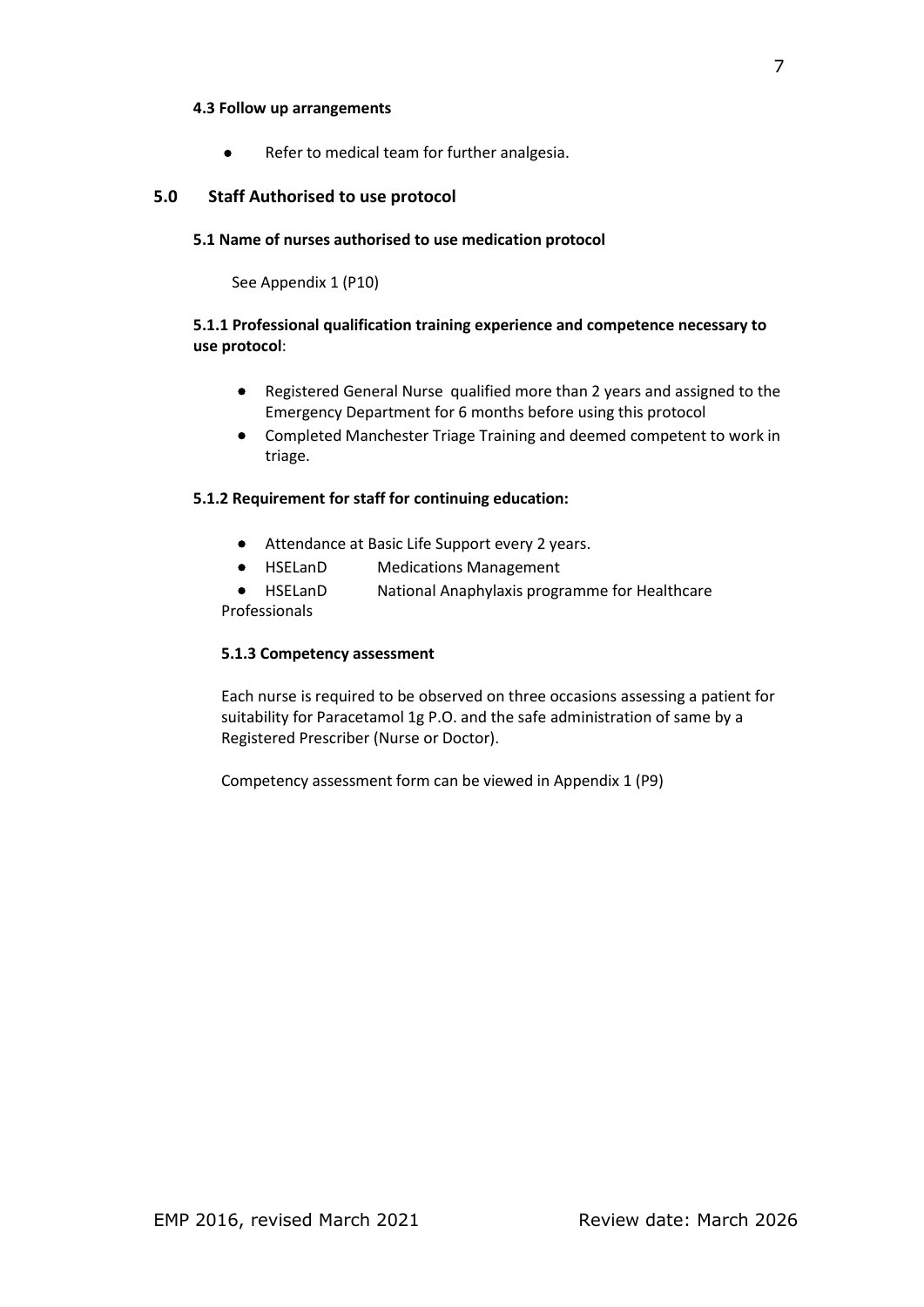# <span id="page-7-0"></span>**6.0 References/bibliography**

British National Formula (BNF) (2014).

HSE National Health Care Records Management Advisory Group (2011) HSE Standards and Recommended Practices for Healthcare Records Management.

HSE Code of Practice for Healthcare Records Management (2010) Abbreviations.

[Irish Medicines Board Adverse Reaction Report Form.](file:///E:/Medication%20Management)

https://www.medicines.ie/medicines/list/all/page-1/per-page-25?query=Paracetamol (accessed 29th January 2021

[www.imb.ie](http://www.imb.ie/)

Nursing and Midwifery Board of Ireland (NMBI) Guidance for Registered Nurses and Midwives on Medication Administration (2020) (NMBI)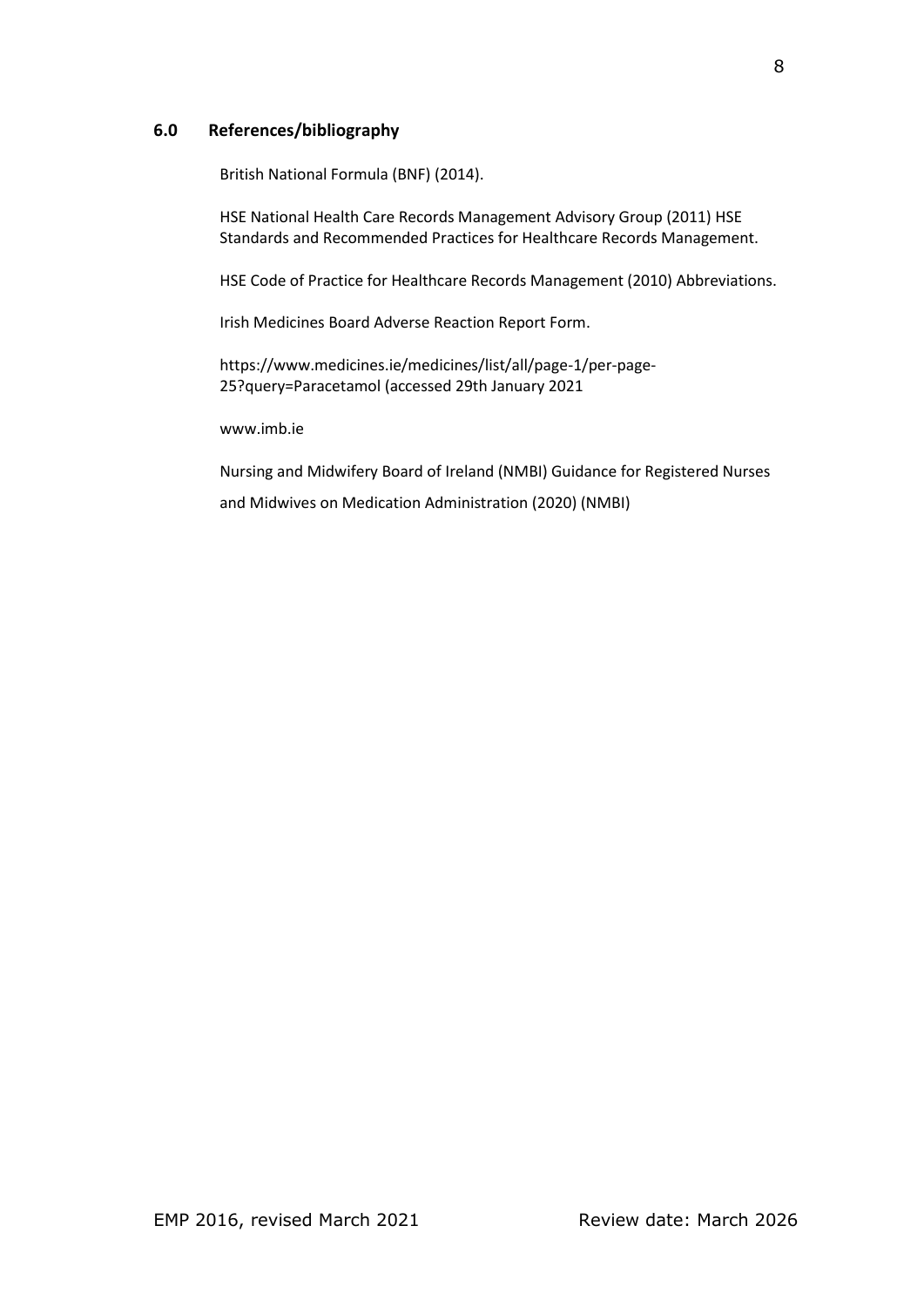# <span id="page-8-0"></span>**Appendix 1**

# **Competency Assessment Sheet**

RN Name …………………………………………………………………………………….. PIN ………………………………

|   | <b>Assessors Name</b> | NMBI/<br><b>MCN PIN</b> | Signature | Date |
|---|-----------------------|-------------------------|-----------|------|
| л |                       |                         |           |      |
|   |                       |                         |           |      |
| з |                       |                         |           |      |